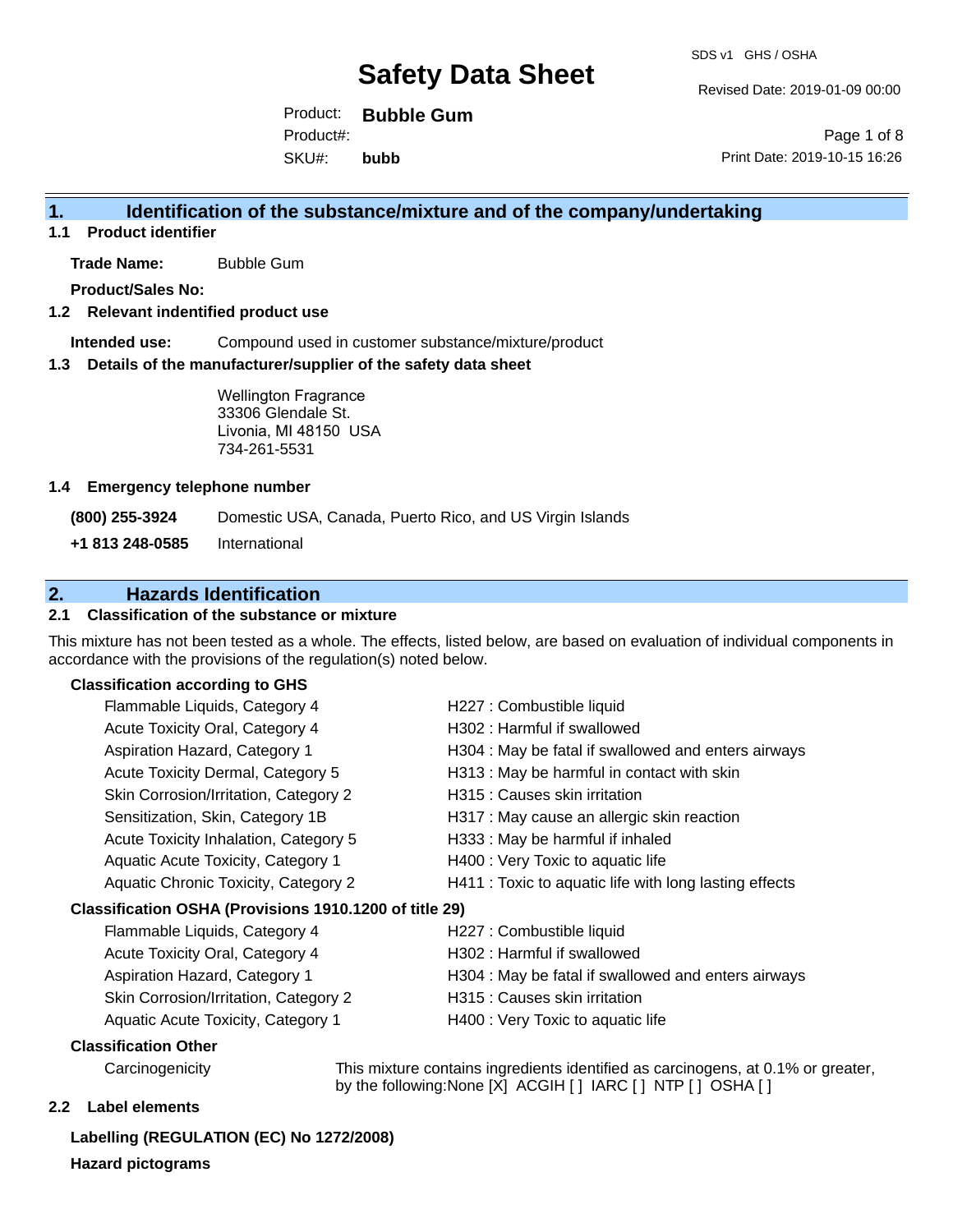SDS v1 GHS / OSHA

Revised Date: 2019-01-09 00:00

Print Date: 2019-10-15 16:26

Page 2 of 8

Product: **Bubble Gum**

**bubb**





SKU#: Product#:

#### **Signal Word: Danger**

| <b>Hazard statments</b> |                                                 |
|-------------------------|-------------------------------------------------|
| H <sub>22</sub> 7       | Combustible liquid                              |
| H302                    | Harmful if swallowed                            |
| H304                    | May be fatal if swallowed and enters airways    |
| H313                    | May be harmful in contact with skin             |
| H315                    | Causes skin irritation                          |
| H317                    | May cause an allergic skin reaction             |
| H333                    | May be harmful if inhaled                       |
| H400                    | Very Toxic to aquatic life                      |
| H411                    | Toxic to aquatic life with long lasting effects |

### **Precautionary Statements**

#### **Prevention:**

| P <sub>235</sub> | Keep cool                                                             |
|------------------|-----------------------------------------------------------------------|
| P <sub>264</sub> | Wash hands thoroughly after handling                                  |
| P <sub>270</sub> | Do not eat, drink or smoke when using this product                    |
| P <sub>272</sub> | Contaminated work clothing should not be allowed out of the workplace |
| P273             | Avoid release to the environment                                      |

#### **Response:**

| $P301 + P310 + P331$ | IF SWALLOWED: Immediately call a POISON CENTER or doctor/physician Do NOT<br>induce vomiting                                          |
|----------------------|---------------------------------------------------------------------------------------------------------------------------------------|
| $P302 + P352$        | IF ON SKIN: Wash with soap and water                                                                                                  |
| $P304 + P312$        | IF INHALED: Call a POISON CENTER or doctor/physician if you feel unwell                                                               |
| P312                 | Call a POISON CENTER or doctor/physician if you feel unwell                                                                           |
| P330                 | Rinse mouth                                                                                                                           |
| $P333 + P313$        | If skin irritation or a rash occurs: Get medical advice/attention                                                                     |
| P362                 | Take off contaminated clothing and wash before reuse                                                                                  |
| P363                 | Wash contaminated clothing before reuse                                                                                               |
| P370 + P378          | In case of fire: Use Carbon dioxide (CO2), Dry chemical, or Foam for extinction. Do not use<br>a direct water jet on burning material |
| P391                 | <b>Collect Spillage</b>                                                                                                               |

## **2.3 Other Hazards**

## **no data available**

# **3. Composition/Information on Ingredients**

### **3.1 Mixtures**

This product is a complex mixture of ingredients, which contains among others the following substance(s), presenting a health or environmental hazard within the meaning of the UN Globally Harmonized System of Classification and Labeling of Chemicals (GHS):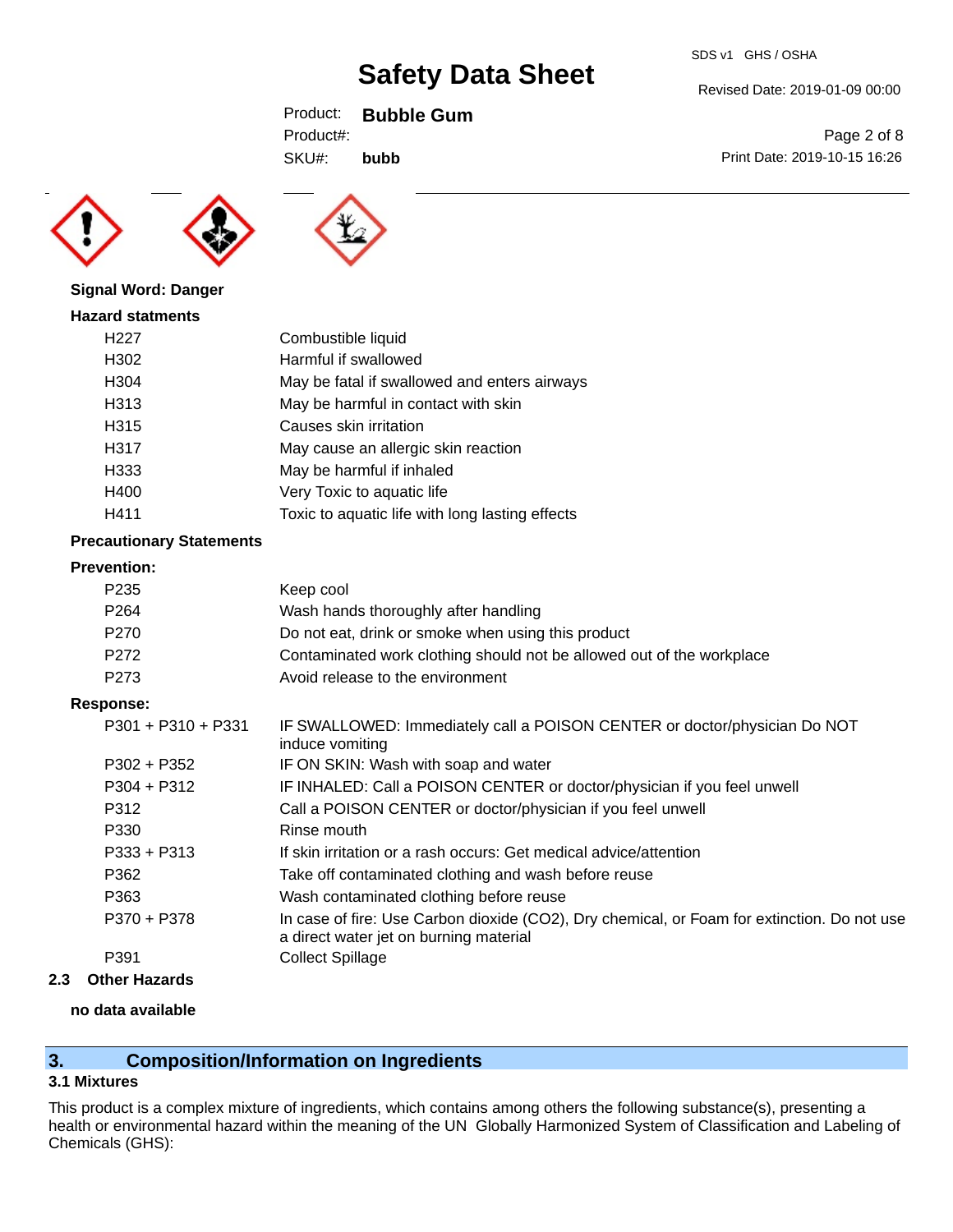SDS v1 GHS / OSHA

Revised Date: 2019-01-09 00:00

## Product: **Bubble Gum**

Product#:

SKU#: **bubb**

Page 3 of 8 Print Date: 2019-10-15 16:26

| CAS#<br>Ingredient                                       | EC#       | Conc.<br>Range | <b>GHS Classification</b>           |
|----------------------------------------------------------|-----------|----------------|-------------------------------------|
| 120-51-4                                                 | 204-402-9 | $60 - 70%$     | H302; H313; H400; H411              |
| <b>Benzyl Benzoate</b>                                   |           |                |                                     |
| 5989-27-5                                                | 227-813-5 | 10 - 20 %      | H226; H304; H315; H317; H400; H410  |
| Limonene                                                 |           |                |                                     |
| 628-63-7                                                 | 211-047-3 | $5 - 10 \%$    | H <sub>226</sub>                    |
| <b>Amyl Acetate</b>                                      |           |                |                                     |
| 121-32-4                                                 | 204-464-7 | $2 - 5%$       | H303; H320; H402                    |
| 3-Ethoxy-4-hydroxybenzaldehyde                           |           |                |                                     |
| 5392-40-5                                                | 226-394-6 | $1 - 2%$       | H313; H315; H317; H319; H401        |
| Citral                                                   |           |                |                                     |
| 105-54-4                                                 | 203-306-4 | $1 - 2%$       | H <sub>226</sub> ; H <sub>401</sub> |
| Ethyl butyrate                                           |           |                |                                     |
| 121-33-5                                                 | 204-465-2 | $1 - 2%$       | H303; H319                          |
| vanillin                                                 |           |                |                                     |
| 540-18-1                                                 | 208-739-2 | $1 - 2%$       | H <sub>226</sub>                    |
| Amyl butyrate                                            |           |                |                                     |
| 128-37-0                                                 | 204-881-4 | $1 - 2%$       | H316; H400; H410                    |
| <b>Butylated hydroxytoluene</b>                          |           |                |                                     |
| See Section 16 for full text of GHS classification codes |           |                |                                     |

See Section 16 for full text of GHS classification codes which where not shown in section 2

Total Hydrocarbon Content (%  $w/w$ ) = 11.70

# **4. First Aid Measures 4.1 Description of first aid measures Inhalation:** Remove from exposure site to fresh air and keep at rest. Obtain medical advice. **Eye Exposure:** Flush immediately with water for at least 15 minutes. Contact physician if symptoms persist. **Skin Exposure: Remove contaminated clothes. Wash thoroughly with water (and soap).** Remove contaminated clothes. Wash thoroughly with water (and soap). Contact physician if symptoms persist. **Ingestion: Ingestion: Rinse mouth with water and obtain medical advice. 4.2 Most important symptoms and effects, both acute and delayed Symptoms:** no data available **Risks:** Risks: Refer to Section 2.2 "Hazard Statements" **4.3 Indication of any immediate medical attention and special treatment needed**

| Treatment: | Refer to Section 2.2 "Response" |
|------------|---------------------------------|
|------------|---------------------------------|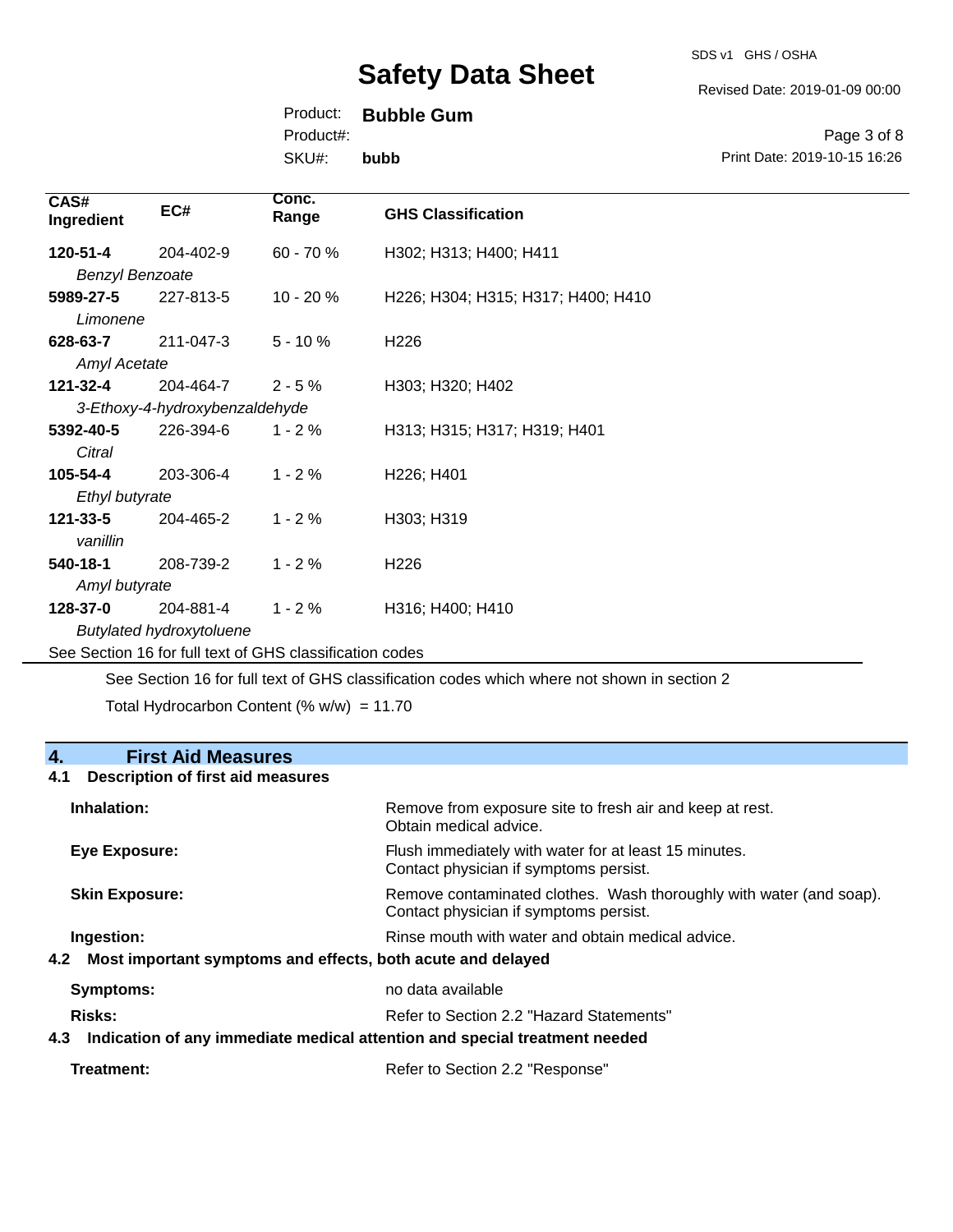SDS v1 GHS / OSHA

Revised Date: 2019-01-09 00:00

Product: **Bubble Gum** SKU#: Product#: **bubb**

Page 4 of 8 Print Date: 2019-10-15 16:26

| 5 <sub>1</sub><br><b>Fire-Fighting measures</b>                |                                                   |
|----------------------------------------------------------------|---------------------------------------------------|
| <b>Extinguishing media</b><br>5.1                              |                                                   |
| Suitable:                                                      | Carbon dioxide (CO2), Dry chemical, Foam          |
| Unsuitable                                                     | Do not use a direct water jet on burning material |
| Special hazards arising from the substance or mixture<br>5.2   |                                                   |
| During fire fighting:<br><b>Advice for firefighters</b><br>5.3 | Water may be ineffective                          |
| <b>Further information:</b>                                    | Standard procedure for chemical fires             |

#### **6. Accidental Release Measures**

#### **6.1 Personal precautions, protective equipment and emergency procedures**

Avoid inhalation and contact with skin and eyes. A self-contained breathing apparatus is recommended in case of a major spill.

#### **6.2 Environmental precautions**

Keep away from drains, soil, and surface and groundwater.

#### **6.3 Methods and materials for containment and cleaning up**

Clean up spillage promptly. Remove ignition sources. Provide adequate ventilation. Avoid excessive inhalation of vapors. Gross spillages should be contained by use of sand or inert powder and disposed of according to the local regulations.

### **6.4 Reference to other sections**

Not Applicable

# **7. Handling and Storage**

#### **7.1 Precautions for safe handling**

Apply according to good manufacturing and industrial hygiene practices with proper ventilation. Do not drink, eat or smoke while handling. Respect good personal hygiene.

### **7.2 Conditions for safe storage, including any incompatibilities**

Store in a cool, dry and ventilated area away from heat sources and protected from light in tightly closed original container. Avoid uncoated metal container. Keep air contact to a minimum.

## **7.3 Specific end uses**

No information available

### **8. Exposure Controls/Personal Protection**

#### **8.1 Control parameters**

| <b>Exposure Limits:</b>                                      |  |    |              |                                            |             |             |
|--------------------------------------------------------------|--|----|--------------|--------------------------------------------|-------------|-------------|
| <b>Component</b>                                             |  |    | <b>ACGIH</b> | ACGIH<br>TWA ppm STEL ppm TWA ppm STEL ppm | <b>OSHA</b> | <b>OSHA</b> |
| 628-63-7<br>Amyl Acetate                                     |  | 50 | 100          | 100                                        |             |             |
| 128-37-0<br><b>Butylated hydroxytoluene</b>                  |  |    |              |                                            |             |             |
| <b>Engineering Controls:</b><br>Use local exhaust as needed. |  |    |              |                                            |             |             |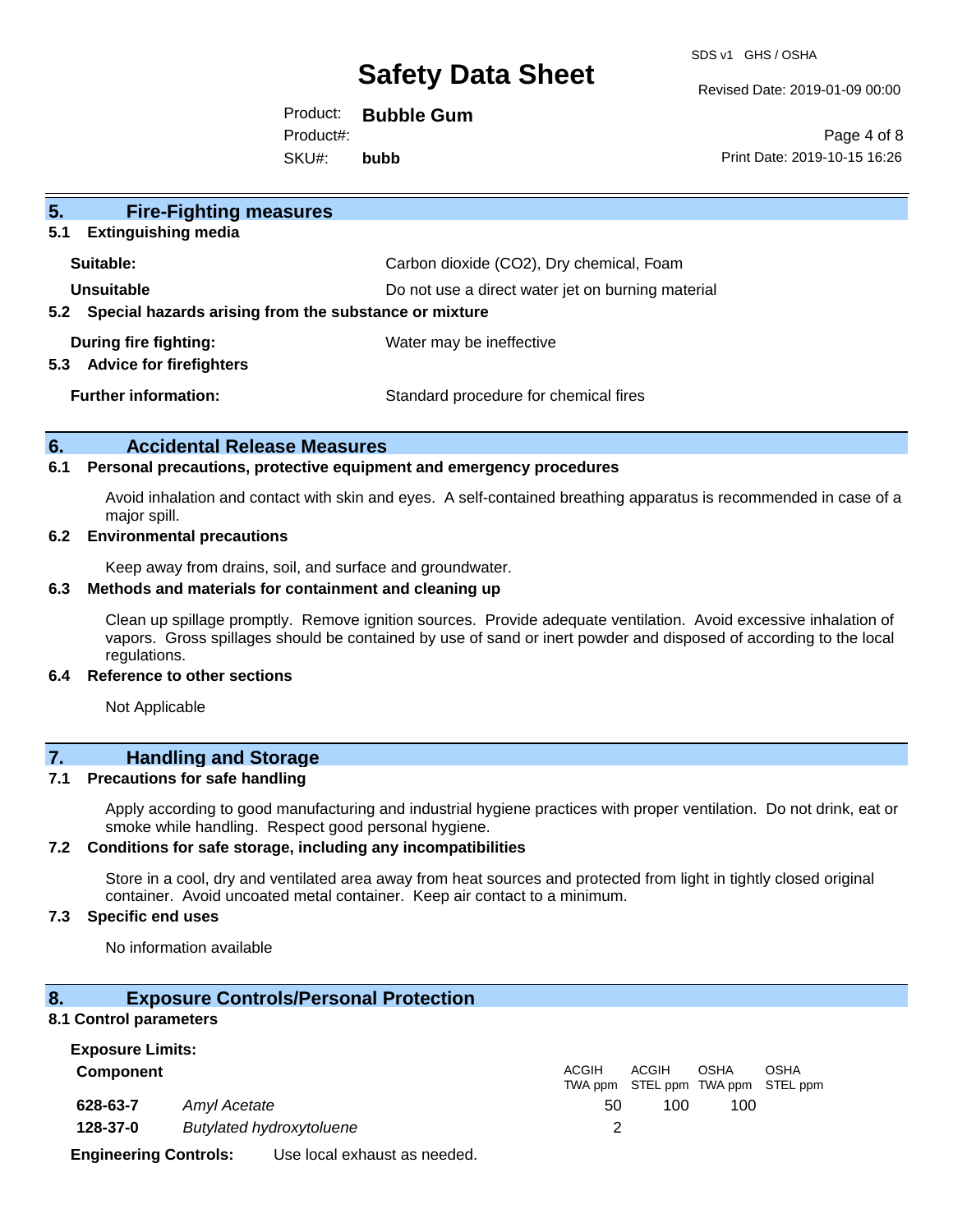SDS v1 GHS / OSHA

Revised Date: 2019-01-09 00:00

|           | Product: Bubble Gum |                |
|-----------|---------------------|----------------|
| Product#: |                     |                |
| SKU#:     | bubb                | <b>Print D</b> |

Page 5 of 8 Date: 2019-10-15 16:26

# **8.2 Exposure controls - Personal protective equipment**

| Eye protection:                | Tightly sealed goggles, face shield, or safety glasses with brow guards and side shields, etc.<br>as may be appropriate for the exposure |
|--------------------------------|------------------------------------------------------------------------------------------------------------------------------------------|
| <b>Respiratory protection:</b> | Avoid excessive inhalation of concentrated vapors. Apply local ventilation where appropriate.                                            |
| <b>Skin protection:</b>        | Avoid Skin contact. Use chemically resistant gloves as needed.                                                                           |

# **9. Physical and Chemical Properties**

## **9.1 Information on basic physical and chemical properties**

| Appearance:                  | Liquid                             |
|------------------------------|------------------------------------|
| Odor:                        | Conforms to Standard               |
| Color:                       | Colorless to Nearly Colorless (G0) |
| <b>Viscosity:</b>            | Liquid                             |
| <b>Freezing Point:</b>       | Not determined                     |
| <b>Boiling Point:</b>        | Not determined                     |
| <b>Melting Point:</b>        | Not determined                     |
| <b>Flashpoint (CCCFP):</b>   | 150 F (65.56 C)                    |
| <b>Auto flammability:</b>    | Not determined                     |
| <b>Explosive Properties:</b> | None Expected                      |
| <b>Oxidizing properties:</b> | None Expected                      |
| Vapor Pressure (mmHg@20 C):  | 0.4785                             |
| %VOC:                        | 0.48                               |
| Specific Gravity @ 25 C:     | 1.0460                             |
| Density @ 25 C:              | 1.0430                             |
| Refractive Index @ 20 C:     | 1.5340                             |
| Soluble in:                  | Oil                                |

# **10. Stability and Reactivity**

| <b>10.1 Reactivity</b>                  | None                                               |
|-----------------------------------------|----------------------------------------------------|
| <b>10.2 Chemical stability</b>          | Stable                                             |
| 10.3 Possibility of hazardous reactions | None known                                         |
| <b>10.4 Conditions to avoid</b>         | None known                                         |
| 10.5 Incompatible materials             | Strong oxidizing agents, strong acids, and alkalis |
| 10.6 Hazardous decomposition products   | None known                                         |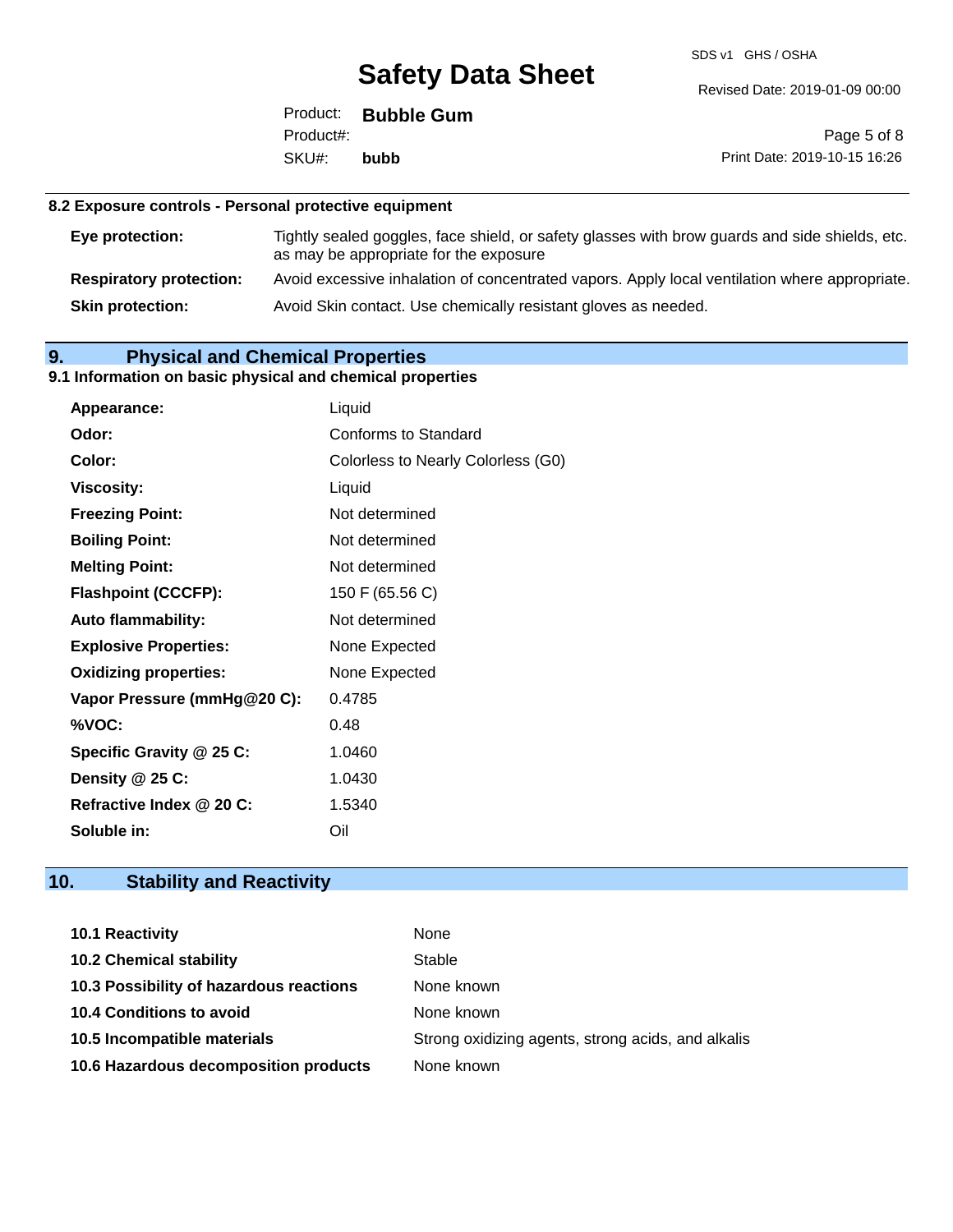SDS v1 GHS / OSHA

Revised Date: 2019-01-09 00:00

Product: **Bubble Gum** SKU#: Product#: **bubb**

Page 6 of 8 Print Date: 2019-10-15 16:26

| 11.<br><b>Toxicological Information</b> |  |
|-----------------------------------------|--|
|-----------------------------------------|--|

#### **11.1 Toxicological Effects**

Acute Toxicity Estimates (ATEs) based on the individual Ingredient Toxicity Data utilizing the "Additivity Formula"

| Acute toxicity - Oral - (Rat) mg/kg                | (LD50: 1838.2352) Harmful if swallowed                   |
|----------------------------------------------------|----------------------------------------------------------|
| Acute toxicity - Dermal - (Rabbit) mg/kg           | (LD50: 3492.4285) May be harmful in contact with skin    |
| Acute toxicity - Inhalation - (Rat) mg/L/4hr       | (LD50: 89.8428) May be harmful if inhaled                |
| <b>Skin corrosion / irritation</b>                 | May be harmful if inhaled                                |
| Serious eye damage / irritation                    | Not classified - the classification criteria are not met |
| <b>Respiratory sensitization</b>                   | Not classified - the classification criteria are not met |
| <b>Skin sensitization</b>                          | May cause an allergic skin reaction                      |
| <b>Germ cell mutagenicity</b>                      | Not classified - the classification criteria are not met |
| Carcinogenicity                                    | Not classified - the classification criteria are not met |
| <b>Reproductive toxicity</b>                       | Not classified - the classification criteria are not met |
| Specific target organ toxicity - single exposure   | Not classified - the classification criteria are not met |
| Specific target organ toxicity - repeated exposure | Not classified - the classification criteria are not met |
| <b>Aspiration hazard</b>                           | May be fatal if swallowed and enters airways             |

## **12. Ecological Information**

**12.1 Toxicity**

| <b>Acute acquatic toxicity</b>     | Very Toxic to aquatic life                      |
|------------------------------------|-------------------------------------------------|
| <b>Chronic acquatic toxicity</b>   | Toxic to aquatic life with long lasting effects |
| <b>Toxicity Data on soil</b>       | no data available                               |
| <b>Toxicity on other organisms</b> | no data available                               |
|                                    |                                                 |
| 12.2 Persistence and degradability | no data available                               |
| 12.3 Bioaccumulative potential     | no data available                               |
| 12.4 Mobility in soil              | no data available                               |
|                                    |                                                 |
| 12.5 Other adverse effects         | no data available                               |

## **13. Disposal Conditions**

#### **13.1 Waste treatment methods**

Do not allow product to reach sewage systems. Dispose of in accordance with all local and national regulations. Send to a licensed waste management company.The product should not be allowed to enter drains, water courses or the soil. Do not contaminate ponds, waterways or ditches with chemical or used container.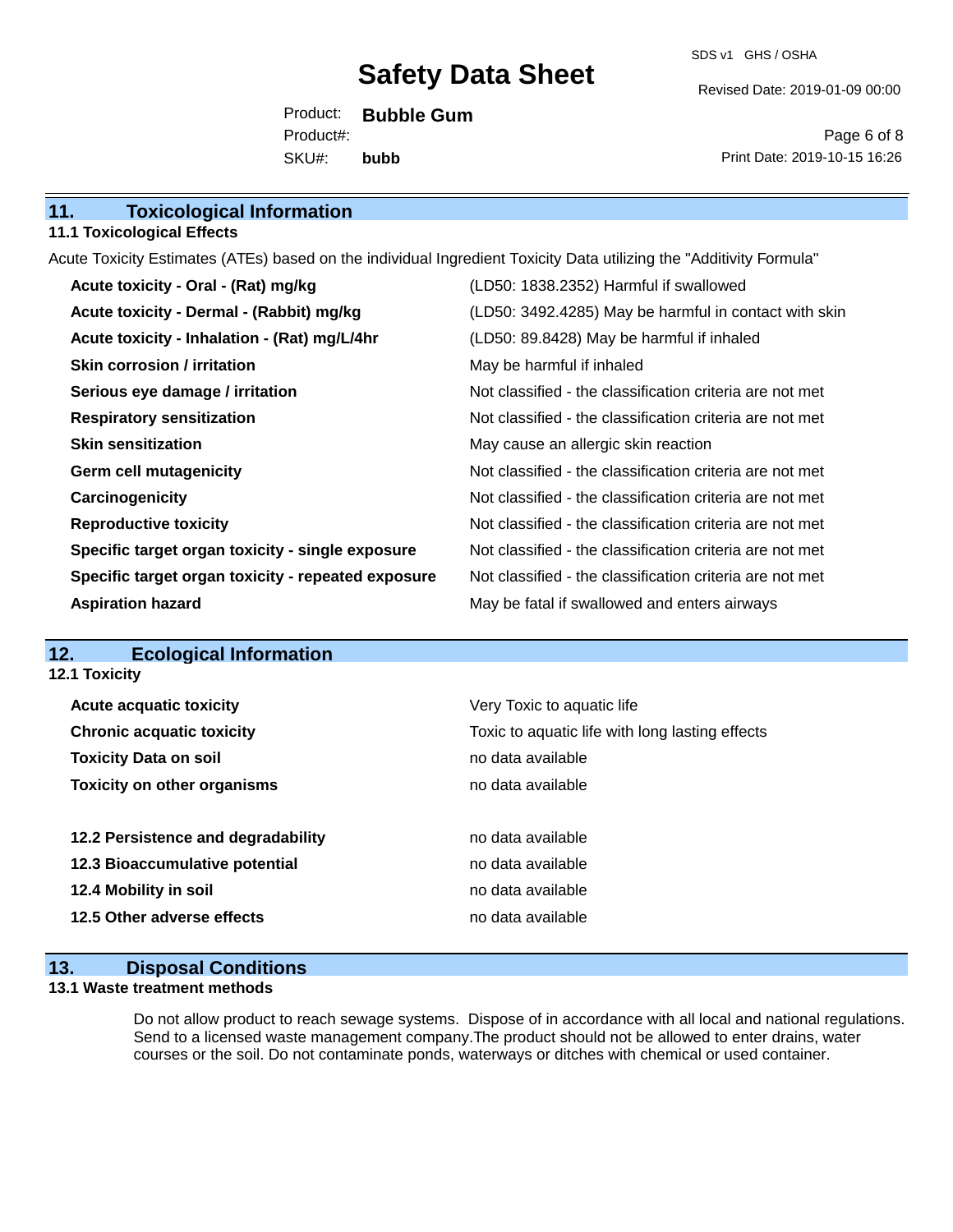SDS v1 GHS / OSHA

Revised Date: 2019-01-09 00:00

Product: **Bubble Gum** SKU#: Product#: **bubb**

Page 7 of 8 Print Date: 2019-10-15 16:26

## **14. Transport Information**

| <b>Marine Pollutant</b>                                       | Yes. Ingredient of greatest environmental impact:<br>120-51-4 : (60 - 70 %) : Benzyl Benzoate |              |                                     |                 |               |
|---------------------------------------------------------------|-----------------------------------------------------------------------------------------------|--------------|-------------------------------------|-----------------|---------------|
| <b>Regulator</b>                                              |                                                                                               | <b>Class</b> | <b>Pack Group</b>                   | <b>Sub Risk</b> | UN-nr.        |
| U.S. DOT (Non-Bulk)                                           |                                                                                               |              | Not Regulated - Not Dangerous Goods |                 |               |
| <b>Chemicals NOI</b>                                          |                                                                                               |              |                                     |                 |               |
| <b>ADR/RID (International Road/Rail)</b>                      |                                                                                               |              |                                     |                 |               |
| <b>Environmentally Hazardous</b>                              |                                                                                               | 9            | Ш                                   |                 | <b>UN3082</b> |
| Substance, Liquid, n.o.s.                                     |                                                                                               |              |                                     |                 |               |
| <b>IATA (Air Cargo)</b>                                       |                                                                                               |              |                                     |                 |               |
| <b>Environmentally Hazardous</b><br>Substance, Liquid, n.o.s. |                                                                                               | 9            | Ш                                   |                 | <b>UN3082</b> |
| IMDG (Sea)                                                    |                                                                                               |              |                                     |                 |               |
| <b>Environmentally Hazardous</b><br>Substance, Liquid, n.o.s. |                                                                                               | 9            | $\mathbf{III}$                      |                 | <b>UN3082</b> |

| 15.<br><b>Regulatory Information</b>      |                                                                                                  |
|-------------------------------------------|--------------------------------------------------------------------------------------------------|
| <b>U.S. Federal Regulations</b>           |                                                                                                  |
| <b>TSCA (Toxic Substance Control Act)</b> | All components of the substance/mixture are listed or exempt                                     |
| 40 CFR(EPCRA, SARA, CERCLA and CAA)       | This product contains the following components:                                                  |
| 211-047-3 5 - 10 %<br>628-63-7            | Amyl Acetate                                                                                     |
| <b>U.S. State Regulations</b>             |                                                                                                  |
| <b>California Proposition 65 Warning</b>  | No Warning required                                                                              |
| <b>Canadian Regulations</b>               |                                                                                                  |
| <b>DSL</b>                                | 100.00% of the components are listed or exempt. The following<br>components are NOT on the List: |
| 815580-59-7 453-570-1<br>$\leq$ 18 ppm    | 3-Cyclohexene-1-carboxylic acid, 2,6,6-trimethyl-, methyl ester                                  |

# **16. Other Information**

### **GHS H-Statements referred to under section 3 and not listed in section 2**

| H226 : Flammable liquid and vapour                          | H303 : May be harmful if swallowed            |
|-------------------------------------------------------------|-----------------------------------------------|
| H316 : Causes mild skin irritation                          | H317 : May cause an allergic skin reaction    |
| H319 : Causes serious eye irritation                        | H320 : Causes eye irritation                  |
| H401 : Toxic to aquatic life                                | H402 : Harmful to aquatic life                |
| H410 : Very toxic to aquatic life with long lasting effects |                                               |
| <b>Total Fractional Values</b>                              |                                               |
| (TFV) Risk                                                  | <b>Risk</b><br>(TFV)                          |
| (78.75) Aquatic Chronic Toxicity, Category 3                | (55.65) Acute Toxicity Inhalation, Category 5 |
| (14.60) Sensitization, Skin, Category 1                     | (11.70) Sensitization, Skin, Category 1B      |
| (7.87) Aquatic Chronic Toxicity, Category 2                 | (3.31) Aquatic Chronic Toxicity, Category 4   |

- (3.31) Aquatic Acute Toxicity, Category 1 (1.55) Skin Corrosion/Irritation, Category 3
- -